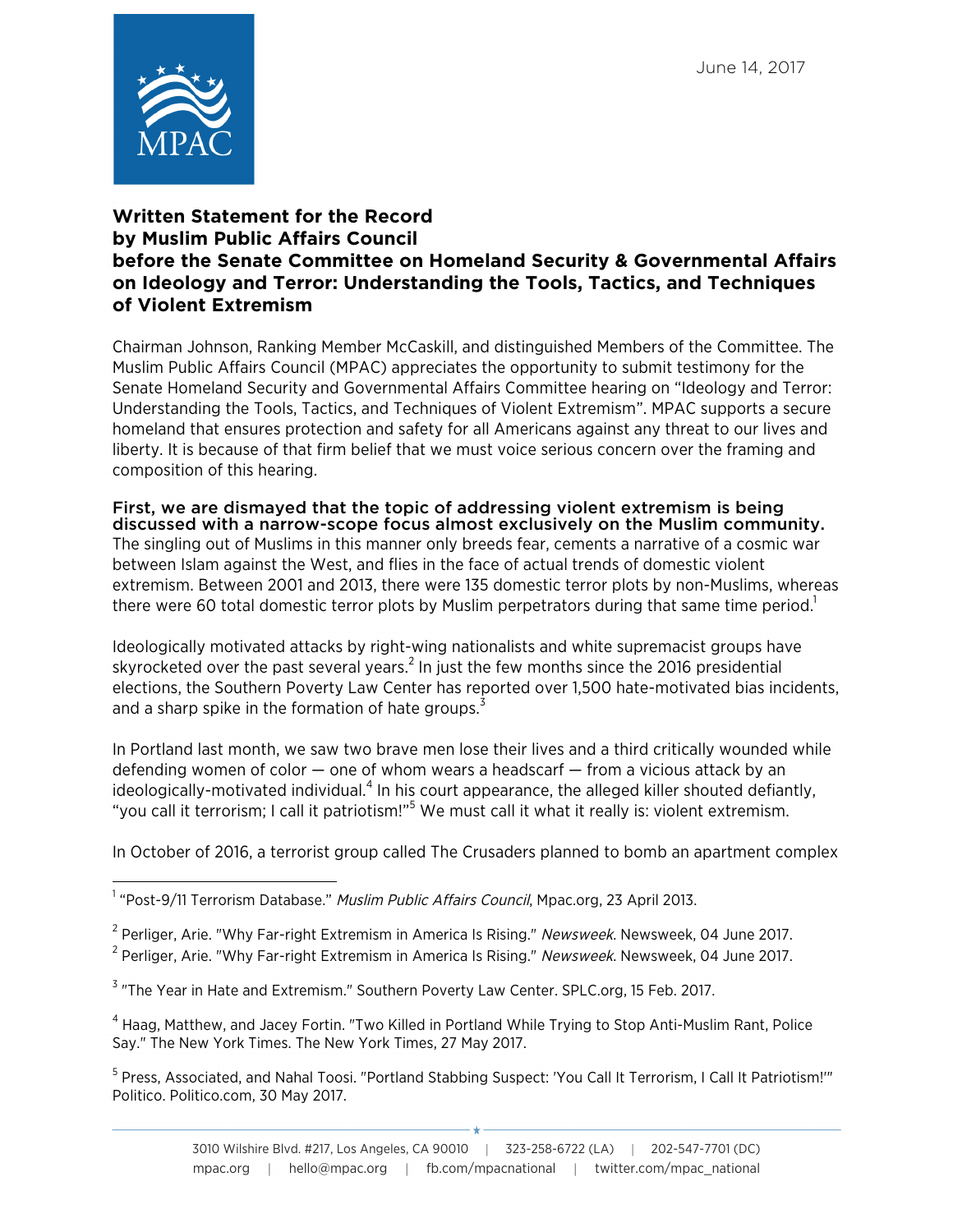in Kansas home to 120 Somali immigrants with the rabid ideological desire to "wake people up".<sup>6</sup> If their plot had not been thwarted by FBI agents who recognized and took the threat seriously, it could have resulted in one of the deadliest bombings in recent history.

The year before, our nation reeled from an attack on an African-American church in Charleston by white supremacist Dylan Roof, who snarled at his victims that they were "taking over the country" before brutally shooting them.<sup>7</sup> The shooter had become deeply steeped in hateful ideology that led him directly on the path towards violent extremism.

All these examples point to the same conclusion: violent extremism in our nation knows no religious or racial bounds and any attempts to counter its spread by federal or local government must acknowledge and address all forms with equal seriousness and devotion of resources. This exact sentiment was just echoed recently by current DHS Secretary John Kelly when, in a public appearance on Face the Nation, he argued that the rising threat of white supremacist groups posed just as dire a threat to our national security.<sup>8</sup>

All violent extremists, whether it's ISIS or white supremacist terrorists, seek to accomplish the very same goal: to divide our world along binary lines. We have seen xenophobic hate speech encouraged on the national state lead directly to hate crimes against minority communities across the country, just as we've seen groups like ISIS use that hate to convince vulnerable individuals that they have no place in American society. Both narratives are equally untrue, and both must be equally confronted.

Second, just as no conversation on violent extremism should single out the Muslim community, no high-level conversation on Muslims should be held without authentic representatives from the community itself. It is great cause for alarm that neither of the panelists who purport to understand the American Muslim experience have any demonstrable experience working with American Muslim communities. $9$  If they had, they would know that American Muslims across the nation work tirelessly to make our country safer, provide essential services to their congregations, and contribute to the prosperity of our society.

They would know that despite the fear of alienation and isolation brought on by the rise in Islamophobia, we nevertheless remain resilient and work to empower our younger generations with a strong sense of self-confidence and unapologetic expression of our religious liberty that is meant to be the bedrock of this nation. ISIS, Islamophobes, and violent white supremacists do not want that message of pluralism and celebration of individualism to win out.

Unfortunately, the panelists selected for this hearing to represent the Muslim perspective do not promote that message either. In fact, one of the panelists, Ms. Ali, has declared routinely and

 

 $6$  Potter, Tim, and Amy Renee Leiker. "Three Charged in Kansas Plot to Bomb Homes, Worship Center for Somalis." Kansas City Star. Kansascity.com, 14 Oct. 2016.

<sup>&</sup>lt;sup>7</sup> "Charleston Shooting." NPR. NPR.org

<sup>&</sup>lt;sup>8</sup> Watson, Kathryn. "DHS Secretary on Homegrown Terror: "I Don't Know How to Stop That"." CBS News. CBS Interactive, 23 Apr. 2017.

<sup>&</sup>lt;sup>9</sup> Jones. Sarah. "The Senate Is about to Hear from Two of the Worst Possible "experts" on Islam." New Republic. Newrepublic.com, 12 June 2017.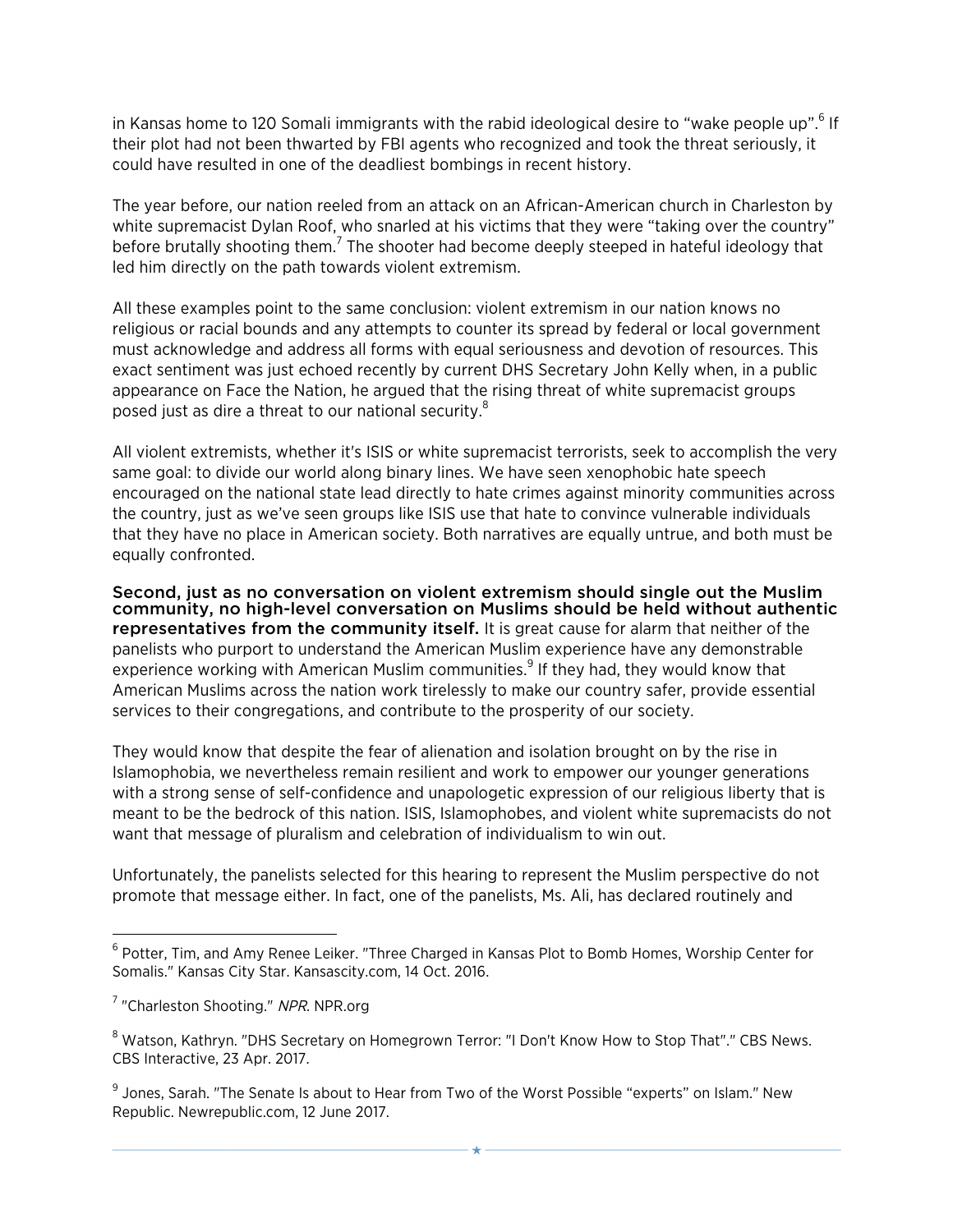proudly that "we are at war with Islam" and that "there is no moderate Islam".<sup>10</sup> These words echo the very same sentiments that groups like ISIS themselves promote. ISIS is desperate to be seen as the legitimate banner carrier of Islam, when neither their ideology nor monstrous actions bare any resembles to authentic interpretations of the faith. Making such declarative statements, and representing those views in a formal capacity to this august body, is not a defiant strike against a culture of political correctness; it is a destructive and malicious fiction that violent extremists on every side champion with glee. Providing a platform for such narratives, let alone allowing them to influence policymaking at the highest levels, will only make us far less safe as a nation.

## Third, American Muslim communities have unequivocally condemned terror in the name of Islam<sup>11</sup> and created solutions to combat extremist ideologies and violence.<sup>12</sup>

For example, MPAC created the Safe Spaces Initiative (SSI): A Toolkit for Healthy Communities.<sup>13</sup> The program empowers communities to secure the sanctity of the mosque and Muslim communities in promoting Islamic values of civic engagement, public safety and healthy identity formation.

SSI is an alternative to both heavy-handed law enforcement tactics and government-led countering violent extremism (CVE) programs. Rather than accepting the notion that the only way to deal with violent extremism is through tactics such as widespread surveillance and the use of informants, the Safe Spaces Initiative relies on community-led and community-driven programs that communities and mosques will benefit from beyond the national security context.

In fact, SSI is a framework that can and will be used for issues other than violent extremism. For example, having a space in communities where one can openly and honestly discusses relevant issues with others provides a healthy environment for people to deal with issues of addiction, family issues, domestic violence, political grievances, among many more. It also serves as a safe environment for individuals to access the necessary resources they need. SSI is about empowering communities in a way that promotes healthy vibrant communities, and the public interest for all people. Mosques do not breed extremists — in fact, as a Duke University study showed, mosques decrease radicalization — and the numbers of people who engaging in extremist acts in Islam's name are minuscule compared to the number of Muslims who aren't.<sup>14</sup>

## Finally, as with all communities, there is always more work that American Muslims can do to create safe spaces for positive expression, civic engagement, and holistic nurturing of all our members so that we may lead meaningful lives, achieve

 

<sup>13</sup> "Safe Spaces Initiative: A Toolkit for Developing Healthy Communities." Muslim Public Affairs Council. Mpac.org.

<sup>14</sup> Schanzer, David, and Charles Kurzman. "Anti-Terror Lessons of Muslim-Americans." Duke University, 6 Jan. 2010

<sup>&</sup>lt;sup>10</sup> Van Bakel, Rogier, "The Trouble Is the West'." Reason. Reason.com, 10 Oct. 2007

<sup>&</sup>lt;sup>11</sup> "Muslims Condemn." www.muslimscondemn.com

<sup>&</sup>lt;sup>12</sup> "Safe Spaces Initiative: A Toolkit for Developing Healthy Communities." Muslim Public Affairs Council. Mpac.org.